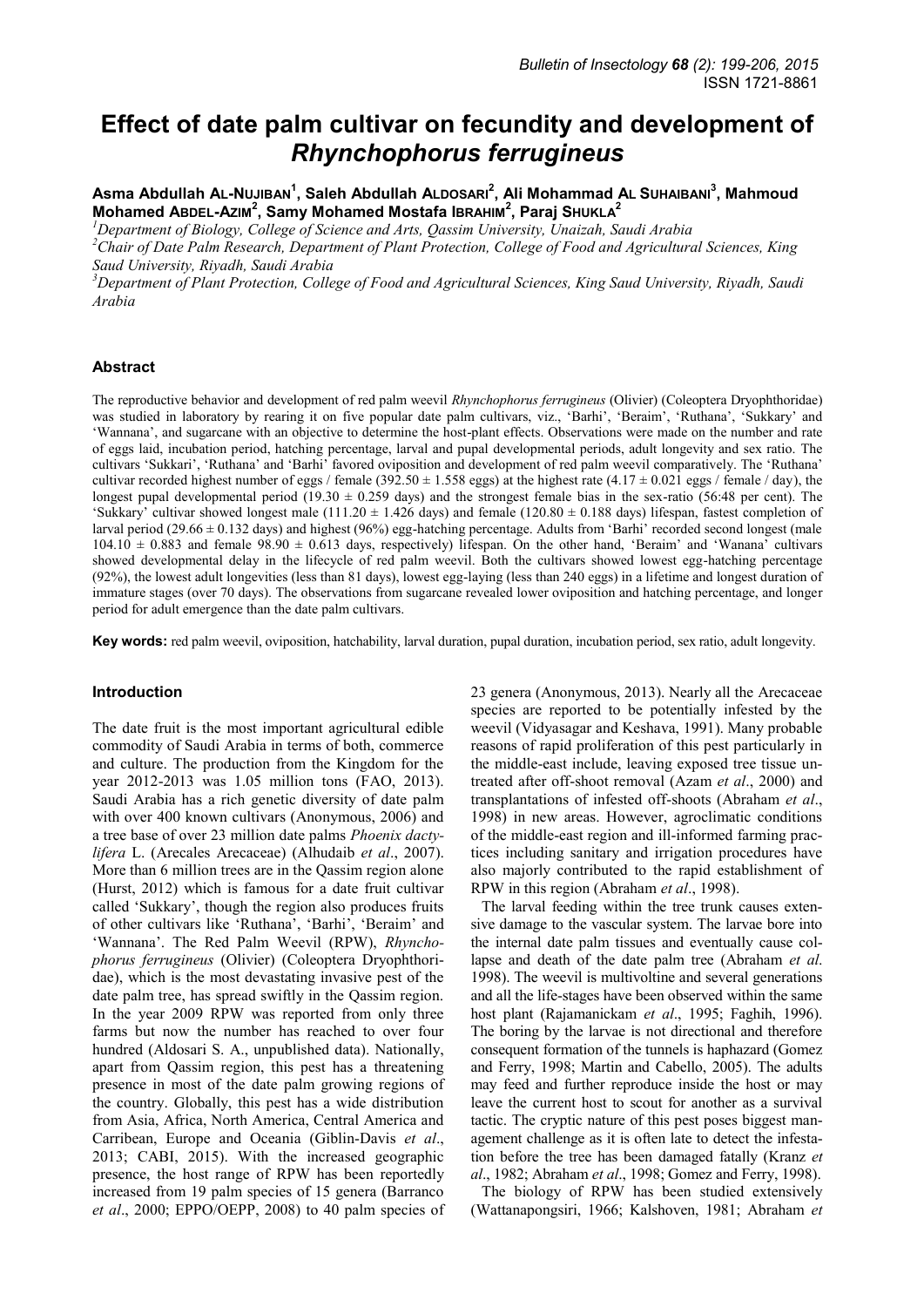*al*., 1998; Faghih, 1996; Murphy and Briscoe, 1999; Esteban-Duran *et al*., 1998; Ramachandran, 1998; Farazmand *et al*., 2000; Abdel-Azim *et al*., 2012). The life cycle of laboratory-reared RPW was reported on date palm trunks (El-Ezaby, 1997; Aldhafer *et al*., 1998) and date palm stem bolts (Aldawood and Rasool, 2011). However, little is known about its biological characteristics and especially the effects of host plants on its development and reproduction. Quality of host plant tissue may significantly affect biological characteristics of insects including feeding behavior of immature stages and their consequent development, reproductive ability and longevity of adults, and cause modulation of oviposition clutch and site by female adults (Leather, 1990; Rossiter *et al*., 1991; Albert and Bauce, 1994; Dodds *et al*., 1996; Tammaru, 1998; Awmack and Leather, 2002). Host plants may exert their resistance effects constitutively (genetically inherited) or they can be induced (defense response) to produce resistance factors after the pest attack. Farazmand (2002) compared five date palm cultivars in Iran for susceptibility to RPW infestation and found "Mazafati" cultivar to be the most preferred host by the pest due to higher sugar content. In another study with an aim to formulate an artificial diet for massrearing RPW, "Sukkary" out of four date palm cultivars was found to be ideal due to its support for the larval feeding, survival and development, adult longevity and reproductive ability (Al-Ayedh, 2008). Unlike the two studies mentioned above which did not describe the host plants" effects in terms of resistance, Al-Bagshi *et al*. (2013) reported oviposition preferences in 25 date palm cultivars, whereas, Faleiro *et al*. (2014) have showed resistance mechanisms in seven date palm cultivars. Barranco *et al*. (2000), Dembilio *et al*. (2009) and Ju *et al*. (2011) have described resistance mechanisms in other palm species, whereas recently, like 'Mazafati' and "Sukkary" mentioned above, the latter group found "Khalas" as the most susceptible cultivar. The objective of the present study was to determine those cultivars which affected growth, development and reproductive ability of RPW. The influence of selected five popular date palm cultivars of the Qassim region and Saudi Arabia viz., 'Barhi', 'Beraim', 'Ruthana', 'Sukkary', and 'Wannana', and sugarcane as host plants was examined on reproduction and development of RPW under laboratory conditions, including their effect on (1) fecundity, incubation period and egg viability (percentage of egg hatching), (2) larval and pupal developmental periods and, (3) adult longevity and sex ratio. This study was the first in the series to promote use of resistant or less preferred cultivars in the farms with high infestation levels of RPW. Depending upon the observed level of non-preference, the *in vivo* studies will be taken up to confirm the results and discover the factors of resistance.

# **Materials and methods**

### Cultivars and sugarcane

Fresh stem pieces of five pesticide-free date palm cultivars ('Barhi', 'Beraim', 'Ruthana', 'Sukkary', and 'Wannana') from Qassim area were harvested from

5-10 years old date palm trees, and were cut into pieces of about 6 cm length  $\times$  3 cm width  $\times$  2 cm height. The pieces of sugarcane stem (sourced from the local market) of about 2-3 cm diameter were cleaned and cut into 9 cm long bits and were then split longitudinally.

## Experimental insects

The larvae of RPW were collected in April, 2012 and brought to laboratory from the infested orchards with known pesticide spraying history in the Qassim region of Saudi Arabia. The collections were made from only those orchards which had no pesticide sprays for the last three months. The culture of RPW was established on sugarcane (*Saccharum officinarum* L.) stems in the rearing room at  $27 \pm 2$  °C and 30-40% RH, with a photoperiod of 12:12 (L:D) h and checked daily for pupation. Two weeks after pupation, cocoons were harvested from the sugarcane stems and incubated individually in round plastic jars (70 mm diameter  $\times$  90 mm height) with perforated screw cap and were checked daily for adult emergence.

The emerged adults were collected, sexed, paired and shifted to new round plastic transparent jars (11.5 cm diameter and 9 cm height) covered with muslin cloth, rubber band and perforated caps. Sexing the adults was done according to the presence of tuft of small hairs on dorsal apical region of the short and stout snout in males whereas in females, the snout was without tuft of hairs, smooth, slender, shiny and slightly longer. Adult pairs were introduced into the rearing jar with two host plant stem pieces of specific date palm cultivar or split sugarcane. Each jar was checked daily for the eggs and food pieces were replaced with fresh ones when needed. The eggs were collected and incubated until hatching. Newly emerged larvae were shifted to larval rearing boxes (round plastic transparent jars of 6 cm diameter and 4 cm height covered with perforated caps) individually with each box containing a fresh host plant stem piece. The bigger larvae (fifth and more larval instars) were transferred to bigger jars (11 cm diameter and 7 cm height) and stem pieces were replaced every 4 days until pupation. After emergence, the adults were fed with fresh maternal host plant stem pieces. The eggs from each of the five cultivars and sugarcane food groups were harvested and incubated for hatching.

### **Treatment**

For testing the five cultivars and sugarcane, 33 neonate larvae obtained from each of the six host plant group were shifted to larval rearing jars individually and were provided with the same but fresh host plant stem piece to feed. The stem pieces were replaced with fresh ones when needed and larval and pupal durations were recorded. The newly emerged adults were collected and sexed to determine the sex ratio. The adults were paired and reared on the same host plant stem pieces till death for recording longevity periods. All jars in all treatments were inspected daily for the collection of eggs. The eggs collected from each jar were counted daily for recording fecundity and oviposition rate. 99 eggs (33 in three replicates) in each treatment were subsequently incubated to determine the hatching percentage.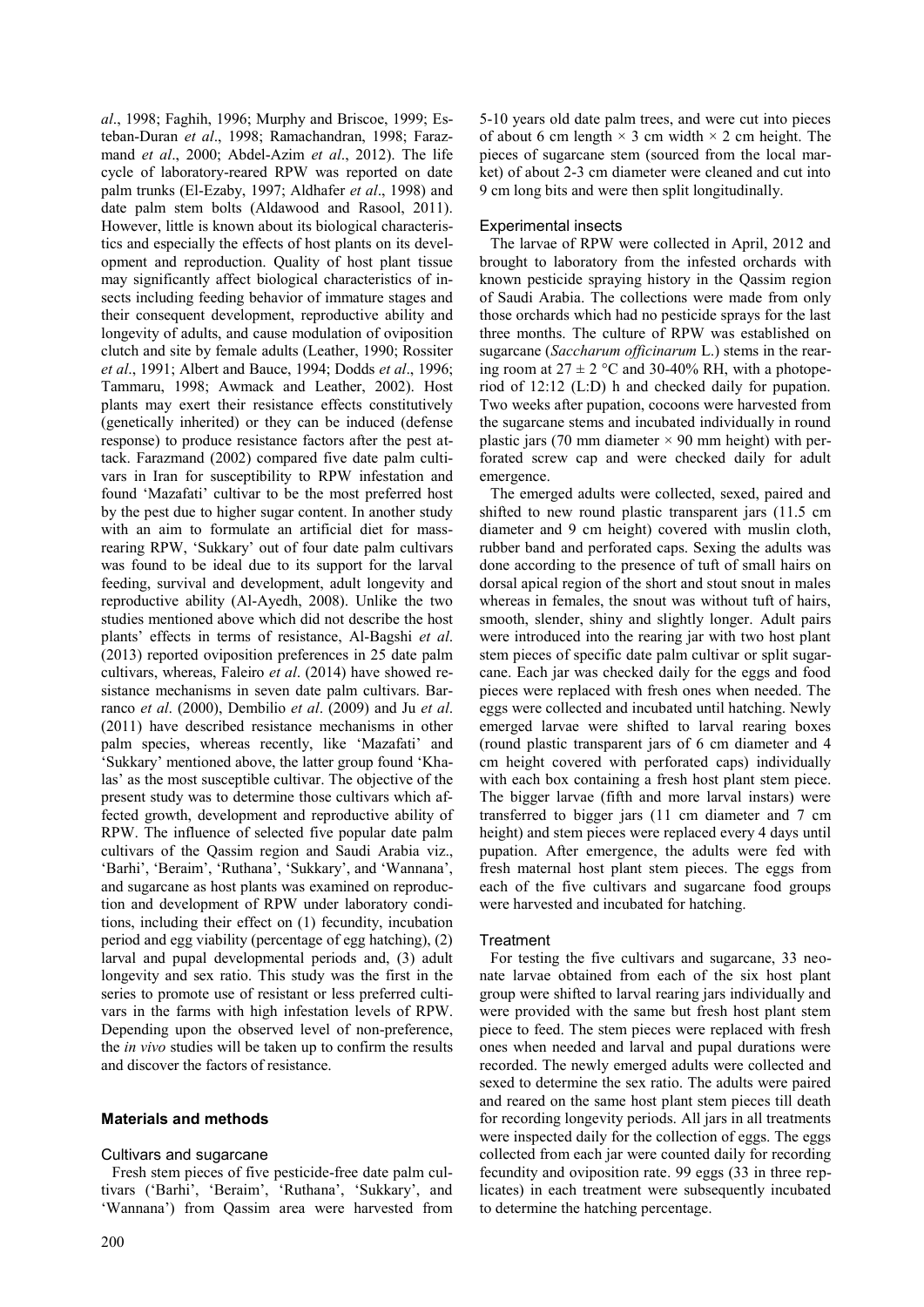

**Figure 1.** Larval and pupal development periods of *R*. *ferrugineus* in different date palm cultivars and sugarcane. Columns with the same letter are not significantly different. ( $df = 5$ , 197;  $P < 0.001$ )

## Statistical analysis

Results were given as mean  $\pm$  SE. Data were subjected to statistical analysis using SPSS one-way ANOVA (SPSS, 1999). Means were separated using Tukey's multiple test and the least significant difference (LSD) test at  $p = 0.05$ . The confidence limit was 95%. The mean differences were considered significant at values *p*  $\leq 0.05$  level.

#### **Results**

This study clearly demonstrated that host plants had significant effects on the RPW fecundity, larval and pupal development, sex ratio and adult longevity.

#### Development periods of immature stages

The "Sukkary" palm showed most expedited RPW larval development, completing the stage within 30 days (*P* < 0.0001) but lagged behind "Wannana" and "Beraim" palm in completing pupal stage, which showed the fastest (13.79  $\pm$  0.329 days) and the second-fastest (15.92  $\pm$ 0.296 days) pupal development, respectively (figure 1). The two latter palm cultivars, however, showed slowest larval development amongst all the date palm cultivars included in the study as the larvae took  $56.91 \pm 0.195$ and  $60.41 \pm 0.289$  days to reach pupal stage. The 'Barhi' exhibited  $36.82 \pm 0.159$  days of larval developmental period after "Sukkary" cultivar but both cultivars showed similar pupal developmental period along with the "Beraim" cultivar and sugarcane. After "Barhi", the third fastest larval development was observed in case of "Ruthana" palm cultivar which, on the other hand, showed slowest pupal development (19.30  $\pm$  0.259 days) amongst all the date palm cultivars and sugarcane. The larvae reared in the sugarcane took over 80 days to enter pupal stage. Overall, the fastest development to adulthood was achieved in case of "Sukkary" palm cultivar followed by 'Barhi', 'Ruthana', 'Wannana' and 'Beraim' cultivars  $(P < 0.0001)$ . The combined larval and pupal developmental period was the longest in case of sugarcane.

#### Adult longevity

In general, males of RPW outlived the females in all date palm cultivars except the 'Sukkary' where females lived longer (table 1). The longest male and female

**Table 1.** Longevity and sex ratio of adult *R. ferrugineus* reared on different cultivars of date palm and sugarcane.

| Food type    | Adult longevity (days) |                      | Sex ratio $%$     |                    |
|--------------|------------------------|----------------------|-------------------|--------------------|
|              | Females                | Males                | Female            | Male               |
| Barhi palm   | $98.90 \pm 0.613$ b    | $104.10 \pm 0.883$ b | $52 \pm 0.577$ b  | $48 \pm 0.577$ b   |
| Beraim palm  | $74.17 \pm 0.440$ f    | $74.70 \pm 0.458$ d  | $48 \pm 0.577$ c  | $52 \pm 0.577$ a   |
| Ruthana palm | $95.03 \pm 0.839$ c    | $102.80 \pm 0.655$ b | $56 \pm 0.577$ a  | $44 \pm 0.577$ c   |
| Sukkari palm | $120.80 \pm 0.188$ a   | $111.20 \pm 1.426$ a | $55 \pm 0.577$ a  | $45 \pm 0.577$ c   |
| Wannana palm | $77.27 \pm 0.172$ e    | $80.90 \pm 0.246$ c  | $51 \pm 0.577$ b  | $49 \pm 0.577$ b   |
| Sugarcane    | $85.93 \pm 0.862$ d    | $69.20 \pm 0.769$ e  | $52 \pm 0.577$ b  | $48 \pm 0.577$ b   |
| F, P         | 506.026, < 0.000       | $456.256 \le 0.000$  | $24.48 \le 0.000$ | $24.800 \le 0.000$ |

Mean ( $\pm$  SE) in a column of the same variable not followed by the same letter are significantly different at the  $P = 0.05$ level (df = 5, 174); Means were separated with Tukey's and LSD tests.  $(n = 99$  for each cultivar and sugarcane).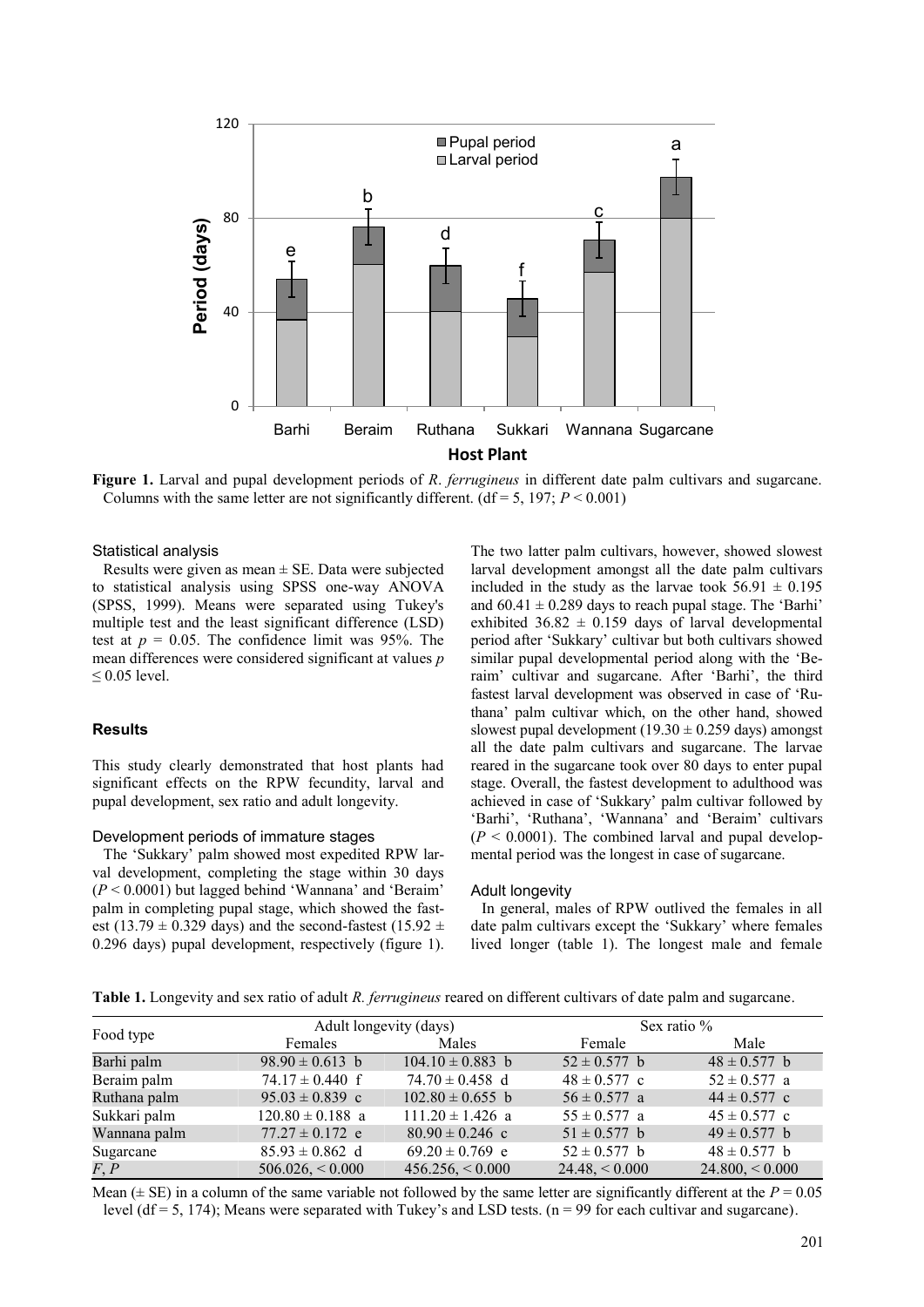| Host Plant   | Number of eggs laid  | Oviposition rate   | Incubation period (days) | Eggs hatching $(\% )$ |
|--------------|----------------------|--------------------|--------------------------|-----------------------|
| Barhi palm   | $284.10 \pm 6.096$ b | $2.87 \pm 0.044$ c | $2.20 \pm 0.141$ b       | 95 $a$                |
| Beraim palm  | $227.50 \pm 0.792$ d | $3.07 \pm 0.022$ b | $2.53 \pm 0.198$ b       | 92 b                  |
| Ruthana palm | $392.50 \pm 1.558$ a | $4.17 \pm 0.021$ a | $2.57 \pm 0.105$ b       | 95 a                  |
| Sukkari palm | $385.20 \pm 3.090$ a | $3.19 \pm 0.036$ b | $2.37 \pm 0.097$ b       | 96 a                  |
| Wannana palm | $242.90 \pm 1.574$ c | $3.14 \pm 0.183$ b | $2.49 \pm 0.130$ b       | 92 h                  |
| Sugarcane    | $180.50 \pm 1.440$ e | $2.10 \pm 0.025$ d | $3.30 \pm 0.128$ a       | 90 b                  |
| F, P         | 830.501, < 0.0001    | 515.558, < 0.0001  | $7.663 \div 0.0001$      | 16.400, < 0.0001      |

**Table 2.** Effect of date palm cultivars and sugarcane on fecundity, oviposition rate, incubation period and egg hatching of *R. ferrugineus*.

Mean ( $\pm$  SE) in a column of the same variable not followed by the same letter are significantly different at the  $P = 0.05$ level (df = 5, 197); Means were separated with Tukey's and LSD test. For egg hatching  $n = 99$  for each host plant.

adult lifespan was observed in case of the "Sukkary" palm cultivar. Apart from the 'Sukkary' cultivar, the adults reared on "Barhi" and "Ruthana" cultivars also showed over 95 days of lifespan. Amongst the date palm cultivars, the shortest lifespan for both males and females was recorded in case of the 'Beraim' cultivar. The shortest adult lifespan of this study was recorded in case of males from sugarcane.

## Sex ratio

The sex ratios were slightly biased towards females in all the date palm cultivars and sugarcane except the "Beraim" cultivar (table 1). The maximum bias was recorded in the cases of 'Ruthana' and 'Sukkary' cultivars  $(P < 0.0001)$ .

# Egg-laying and oviposition rate

The female adults from "Ruthana" cultivar laid highest number of eggs ( $P < 0.001$ ) and exhibited highest rate of oviposition  $(P < 0.001)$  closely followed by the ones from "Sukkary" cultivar (table 2). Amongst the palm cultivars, lowest numbers of eggs were laid by female adults reared on the "Beraim" palm whereas those reared on the "Barhi" palm showed lowest fecundity rate. However, the least oviposition and at the lowest rate were recorded from female adults reared on sugarcane.

# Incubation period

All the RPW eggs deposited by females reared on date palm cultivars showed similar incubation period, whereas eggs from females reared on sugarcane showed longer egg incubation period (table 2;  $P < 0.001$ ).

# Egg hatching (viability)

The eggs laid by females reared on cultivars "Sukkary', 'Ruthana', and 'Barhi' exhibited higher percentage of hatching (table 2) than the remaining two cultivars. The latter two cultivars, viz. "Beraim" and "Wannana", along with sugarcane showed less egg hatching percentage  $(P < 0.001)$ .

# **Discussion**

# **Fecundity**

The host plants included in the present study affected oviposition in RPW significantly. A previous study on date palm cultivars reported similar results but hypothesized that the reason behind increased egg-laying could be due to higher sugar content of the cultivar "Sukkary" (Al-Ayedh, 2008). The study claimed that the stem of "Sukkary" cultivar had higher sugar content than "Khalas', 'Khasab' and 'Sillaj' but the qualitative or quantitative data was not presented. In the present study, compared to "Sukkary", the "Ruthana" cultivar showed higher oviposition and fecundity rate by RPW. Also, sugarcane stem which typically yields 10-15% sucrose recorded significantly lower egg-laying and oviposition rate by RPW females than all the five date palm cultivars. Therefore, in addition to the content, sugar type may also affect egg-laying by RPW.

Previously, in case of herbivorous insects including coleopterans, Awmack and Leather (2002) emphasized importance of quality of host-plant fed to both larvae and adults as a key determinant of insect fecundity at both individual and population levels. The hostavailability was reported to be of prime importance for monophagous coleopterans which are known to modulate oviposition rate as depicted in case of *Henosepilachna niponica* (Lewis) (Ohgushi, 1995). Such a modulation in accordance with the availability of suitable host (even to the extent of degree of host-suitability) was also observed in case of oligophagous pollen beetle, *Meligethes aeneus* (F.) (Hopkins and Ekbom, 1999). In case of polyphagous coleopterans too, such as red palm weevil, many studies on egg-laying have highlighted the presence and absence of oviposition antixenosis in the plants which otherwise are natural hosts. For example, in a study on 25 date palm cultivars which are natural hosts of RPW, "Shahal" and "Ajwa" were reported to be the least and most preferred cultivars, respectively, for oviposition (Al-Bagshi *et al*., 2013). In another study, "Chowghat dwarf green" and "Malayan dwarf" coconut cultivars were found to be most and least preferred cultivars, respectively, for oviposition by female adults of RPW (Faleiro and Rangnekar, 2001). Salama *et al*. (2009) in their multiple-host study reported results similar to the present study where highest number of eggs was laid on date palm crown  $(338 \pm 37.24 \text{ eggs/female})$ and lowest on sugarcane  $(117 \pm 18.9 \text{ eggs/female})$ . A recent study showed oviposition antixenosis in Silver date palm (*Phoenix sylvestris*) when they reported a significant difference of over 136 eggs from Canary Island date palm (*Phoenix canariensis*) in the average lifetime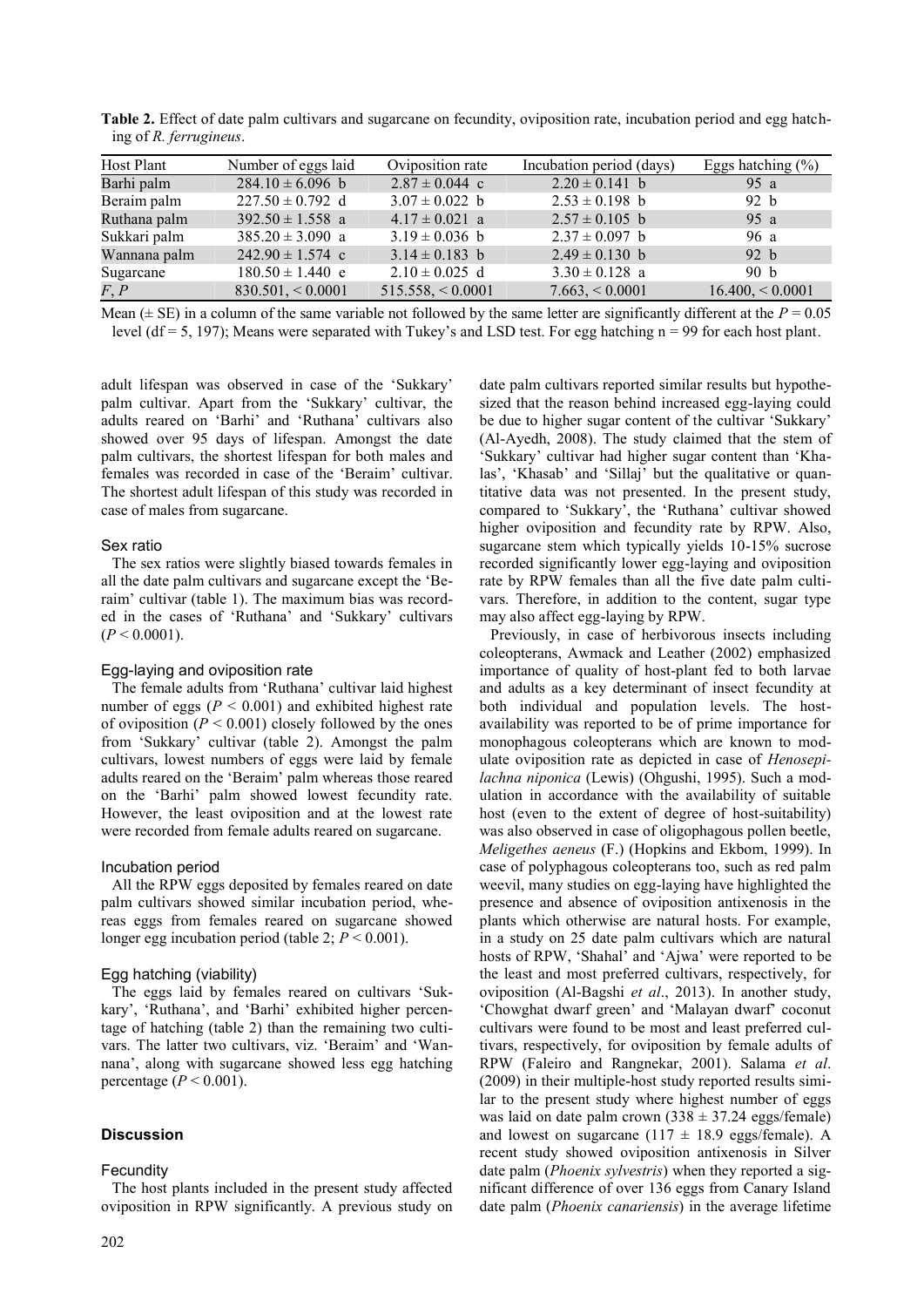fecundity of RPW (Ju *et al*., 2011). Notably, in the present study, the "Beraim" showed significant oviposition antixenosis as the RPW females laid minimum eggs on it  $(f = 830.501, P \le 0.0001)$  amongst the five date palm cultivars.

As far as numbers are concerned, in the present study, the mean number of eggs laid by females fed on five different cultivars ranged from minimum 227.5 to maximum 392.5 eggs, whereas females which fed on sugarcane laid 180.5 mean number of eggs. These are comparable to the previous records of 127-276 (Ghosh, 1912), 162-350 (Viado and Bigornia, 1949), 204 (Frohlich and Rodewald, 1970) eggs on coconut palm, and 77-283 (El-Ezaby, 1997) and 338 (Salama *et al*., 2009) eggs on date palm. However, other studies have reported as high as 531 (Leefmans, 1920), and wide ranges such as 355- 760 (Nirula, 1956), and 200-500 (Lever, 1969) eggs on coconut palm, and 211-380 (Prabhu and Patil, 2009) and 117 (Salama *et al*., 2009) eggs on sugarcane. The wide variation observed in fecundity could be due to the host plants apart from the differences in mating behavior (Abdel-Azim *et al.* 2012) and rearing temperature (Salama *et al*., 2009; Li *et al*., 2010; Dembilio *et al*., 2012).

#### Incubation period

Incubation period of eggs ranged between 2.20-2.57 days on the tested cultivars, whereas on sugarcane, the eggs took significantly longer to hatch (3.30 days) which could be due to the residual effect from larval and adult feeding. The results of the present study were in agreement with those of previous studies (El-Muhanna *et al*., 2000; Abdel-salam *et al*., 2008; Prabhu and Patil, 2009). The studies on other host plants reported similar developmental time of eggs of RPW. For example, Murphy and Briscoe (1999) reported an incubation period of 3 to 4 days for natural egg clutches of RPW on coconut palm in India, Indonesia, and Myanmar. A study on Canary Island date palm, Chusan palm (*Trachycarpus fortunei*), Pindo palm (*Butia capitata*), Washington palm (*Washingtonia filifera*) and Silver date palm, egg developmental time of RPW ranging from 3.3 to 3.6 days was reported (Ju *et al*., 2011).

### Egg hatching (fertility)

In the present study, the percentage of hatching (viability) of RPW eggs ranged from 90% in case of females reared on sugarcane to 96% on the "Sukkary" date palm. The other studies which have also reported similar egg-hatching percentage estimates are 87% (Leefmans, 1920) and 86-93% (Viado and Bigornia, 1949) on coconut palm, 65-96% (Aldhafer *et al*., 1998) on date palm and 70-90% (Prabhu and Patil, 2009) on sugarcane. Considering the present study results of the cultivar "Sukkary", such a high percentage of egg-hatching can lead to faster buildup of the pest population in an agro-ecosystem, such as that of Qassim region, which is devoid of effective natural enemies of RPW.

#### Duration of immature stages

Amongst the immature stages, larvae are the most damaging stage of this pest's life cycle. But duration of larval development presents a paradox. On one hand,

slower development of larvae involves feeding for longer duration and consequent greater damage to the host plant, whereas, on the other hand, faster maturity and successful transition of larvae into pupae results in pests' rapid multiplication within the host and eventually in the agro-ecosystem. The latter situation causes more damage due to higher infestation levels and frequent dispersals. In this study, the larval duration was significantly different in the studied cultivars and was shortest in the cultivars "Sukkary", "Barhi", and "Ruthana". But notably, the short larval duration in each of these three cultivars corresponded with longest adult life spans observed, thus pointing against paucity of nutrition due to short larval duration which in turn means less feeding time. A direct implication of this finding is that if the farmers intend to grow these cultivars, there is a higher probability of increased damage and spread of the infestation due to relative absence of resistance mechanisms for stopping or slowing-down multiplication of the pest. The quality of host plant tissue has been reported extensively to play an important role in influencing larval development (Leather 1990; Albert and Bauce 1994; Dodds *et al*., 1996; Tammaru, 1998). The larval duration showed high variability in the five cultivars tested in this study, ranging from 30 ('Sukkary') to 60 ('Beraim') and in case of sugarcane, 80 days. This range was lower and less variable than the previous studies which reported a wide range of 60-120 days on coconut (Lever, 1969), 25 to 182 days (Aldafer *et al*., 1998) and 25 to 105 days (Faghih, 1996; Abraham *et al*., 2002) on date palm and as less as only 16-day variability (69-85 days) in date palm trunks (El-Ezaby, 1997). But in comparison with 'Sukkary', 'Barhi' and "Ruthana" cultivars, the sugarcane, "Beraim" and "Wannana" showed lesser larval feeding. Apart from *P. dactylifera*, the mean larval durations during rearing of RPW on Washington palm, Canary Island date palm, Chusan palm, Pindo palm and Silver date palm have been reported to range from 37 to 56 days (Ju *et al*., 2011). The pupal duration in the present study differed significantly despite showing a variation of 6 days amongst the five cultivars and sugarcane  $(f = 28.362, P <$ 0.0001). However, in a study on five other palm species (Ju *et al*., 2011), no significant difference was reported in the pupal period of RPW and the variation was of mere 3 days.

## Adult longevity and sex ratio

Unlike the paradoxical view discussed above regarding the duration of larval period, the longer lifespan of both males and females of RPW is detrimental to the crop. The longevity of male adults translates into dispersal as they usually scout for food locations and invite their species by producing aggregation pheromone, whereas the female adult longevity translates into re-infestation and spread to newer hosts. It was shown that infested hosts are more likely to be re-infested (Gunawardena and Bandarage, 1995; Murphy and Briscoe, 1999). Amongst the five date palm cultivars tested in the present study, the "Sukkary" cultivar supported longest lifespan for both the sexes but female adults outlived males in an otherwise males-outliving-females scenario. But the 'Sukkary' cultivar was not an exception to the other cultivars in show-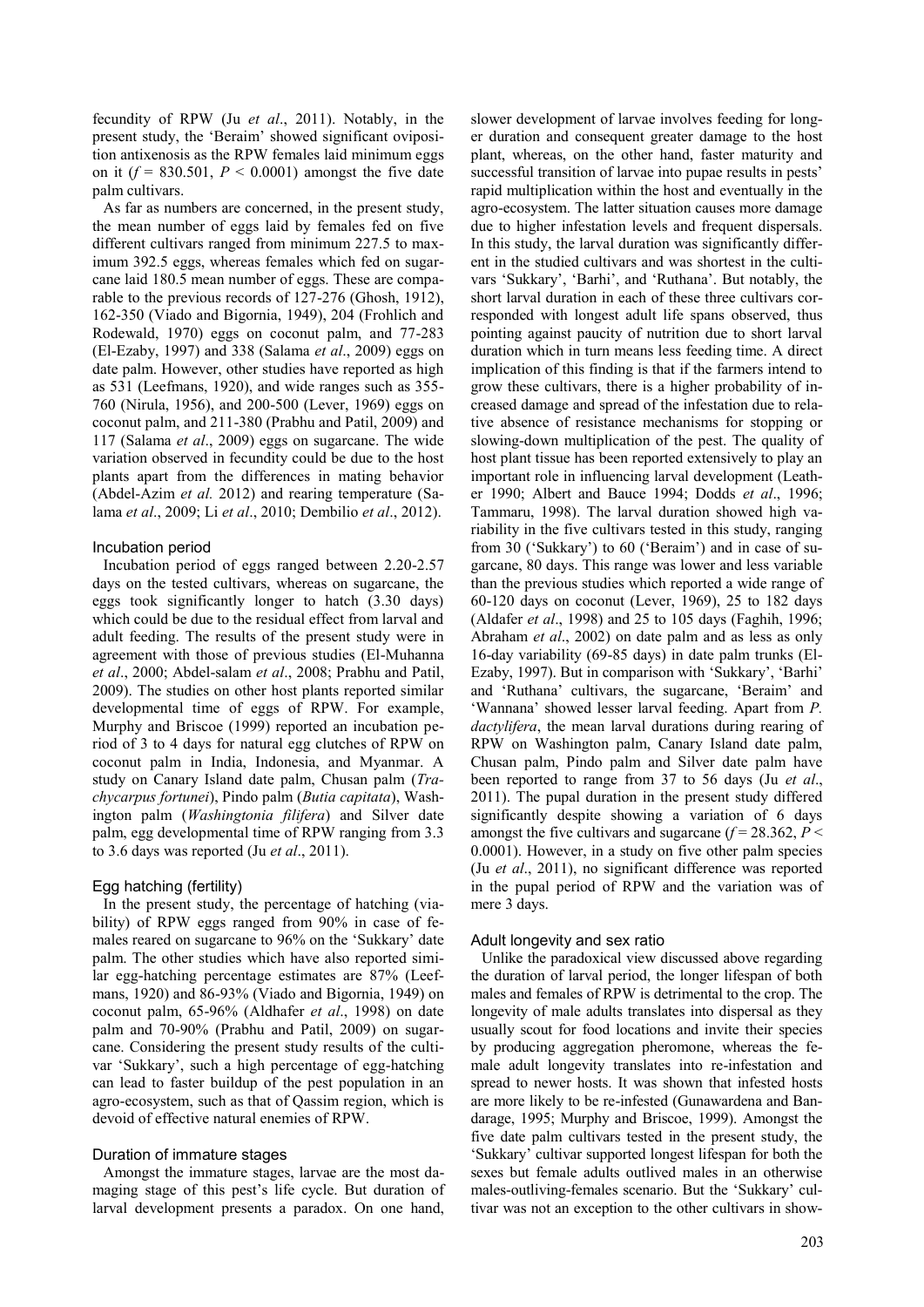ing selectivity towards females as a significant bias was observed in the female:male sex ratio of 55:45 per cent, which was bettered only by the cultivar 'Ruthana' (56:44) per cent). In fact, the female bias in the sex-ratio exists in the natural environment also as observed in many field studies (Aldafer *et al*., 1998; Abraham *et al*., 1999; Vidyasagar *et al*., 2000; Abdel-Azim *et al*., 2014, Ávalos and Soto, 2015). On the other hand, the "Beraim" cultivar recorded significantly lower adult longevity. Intriguingly, in the present study, the adult lifespan of male and female registered a difference of over 9 days on 'Sukkary' cultivar, whereas in case of sugarcane the difference was 15 days. Amongst the various factors influencing developmental periods, the host plants play an important role in causing the wide variation in the adult lifespan. As against the present study on the five date palm cultivars and sugarcane with results of 69 to 111 days and 74 to 121 days of male and female lifespan ranges, respectively, the previous studies on different host plants have reported an adult lifespan of 50-90 days (Ghosh, 1912), 107 days (Leefmans, 1920), 83.6 days for males and 60 days for females (Viado and Bigornia, 1949), 60-90 days for males and 67-113 days for females (Nirula, 1956), 90- 120 days (Lever, 1969), and 60-90 days (Frohlich and Rodewald, 1970) on coconut palm, whereas on date palm lifespan ranges of 70-100 days (Abraham and Vidyasagar, 1992), 67-257 days for males and 70-150 days for females (Aldhafer *et al*., 1998) and 74-101 days for females and 76-103 days for males (Abdel-Salam *et al*., 2008) have been reported. On sugarcane, the reported adult longevities, 62-78 days for males and 59-75 days for females (Prabhu and Patil, 2009) were close to results in the present study. The mean longevity of RPW female adults reared on other palm species was reported to be 71 days (Pindo palm), 72 days (Chusan palm), 85 days (Washington palm), 92 days (Canary Island date palm) and 138 days (Silver date palm) (Ju *et al*., 2011).

# **Conclusion**

The "Sukkary" cultivar was found to be most favorable for development of RPW in this study. This is an alarming result for a region like Qassim in Saudi Arabia which has a major 'Sukkary' cultivar plantation in the country. On the other hand, 'Beraim' and 'Wannana' cultivars deserve further investigations to reveal the factors responsible for providing least facilitation in development and reproduction of RPW. Such investigations to screen date palm cultivars for host plant resistance against RPW will support future research on determining the basis of resistance with the help of both field and laboratory studies. The discovery of host plant resistance factors will pave way for investigation of resistance factors at molecular level.

# **Acknowledgements**

The authors thank the Vice-Deanship of Scientific Research Chairs, King Saud University, Riyadh, Saudi Arabia for financially supporting the work.

# **References**

- ABDEL-AZIM M. M., VIDYASAGAR P. S. P. V., ALDOSARI S. A., MUMTAZ R., 2012.- Impact of mating frequency on fecundity, fertility and longevity of red palm weevil, *Rhynchophorus ferrugineus* (Olivier) (Coleoptera: Curculionidae).- *Journal of Agricultural Science and Technology A*, 2: 520- 528.
- ABDEL-AZIM M. M., MUMTAZ R., VIDYASAGAR P. S. P. V., IBRAHIM S. M., SHUKLA P., 2014.- Studies for colourselection of *Rhynchophorus ferrugineus* pheromone trap.- *Journal of Plantation Crops*, 42 (3): 386-391.
- ABDEL-SALAM A. H., AWADALLA S. S., ABDEL-HAMID K. M., 2008.- Effect of palm cultivars on certain biological and life table attributes of the red palm weevil, *Rhynchophorus ferrugineus* (Olivier) (Coleoptera: Curculionidae).- *Journal of Agricultural Science Mansoura University*, 33 (9): 6767- 6781.
- ABRAHAM V. A., VIDYASAGAR P. S. P. V., 1992.- *Strategy for the control of red palm weevil of date palm in the kingdom of Saudi Arabia*.- Consultancy report, submitted to the Ministry of Agriculture and Water, Kingdom of Saudi Arabia.
- ABRAHAM V. A, AL-SHUAIBI M. A., FALEIRO J. R., ABOZUHAI-RAH R. A., VIDYASAGAR P. S. P. V., 1998.- An integrated management approach for red palm weevil, *Rhynchophorus ferrugineus* Oliv. A key pest of date palm in the Middle East.- *Sultan Qaboos University Journal for Scientific Research - Agricultural Science*, 3: 77-84.
- ABRAHAM V. A., FALEIRO J. R., PREM-KUMAR T., SHUAIBI M. A. A., 1999.- Sex ratio of weevil *Rhynchophorus ferrugineus* Oliv. captured from date plantations of Saudi Arabia using pheromone (ferrolure) traps.- *Indian Journal of Entomology*, 61 (2): 201-204.
- ABRAHAM V. A., FALEIRO J. R., NAIR C. P. R., NAIR S. S., 2002.- Present management technologies for red palm weevil *Rhynchophorus ferrugineus* Olivier (Coleoptera: Curculionidae) in palms and future thrusts.- *Pest Management in Horticultural Ecosystems*, 8: 69-82.
- AL-AYEDH H., 2008.- Evaluation of date palm cultivars for rearing the red palm weevil, *Rhynchophorus ferrugineus*, (Coleoptera: Curculionidae).- *Florida Entomologist*, 91 (3): 353-358.
- AL-BAGSHI M., AL-SHAGAG A., AL-SAROJ S., AL-BATHER S., AL-SHAWAF A. M., AL-DANDAN A. M., AL-SULEIMAN Y., AL-ABDALLAH E., BEN ABDALLAH A., 2013.- Oviposition preference of red palm weevil, *Rhynchophorus ferrugineus* (Olivier) (Coleoptera: Curculionidae) to date palm cultivars.- *Pest Mangement in Horticultural Ecosystems*, 19 (1): 108-112.
- ALBERT P. J., BAUCE E., 1994.- Feeding preferences of fourthand sixth-instar spruce budworm (Lepidoptera: Tortricidae) larvae for foliage extracts from young and old balsam fir hosts.- *Environmental Entomology*, 23: 645-653.
- ALDAFER H. A., ALAHMADI A. Z., ALSUHAIBANI A. M., 1998.- Biological studies on the red palm weevil, *Rhynchophorus ferrugineus* Oliv. (Coleoptera: Curculionidae) in Riyadh, Saudi Arabia.- *Agriculture Research Center, King Saud University, Research Bulletin*, 75: 5-30.
- ALDAWOOD A. S., RASOOL K. G., 2011.- Rearing optimization of red palm weevil: *Rhynchophorus ferrugineus* (Coleoptera: Curculionidae) on date palm: *Phoenix dactylifera.- Florida Entomologist*, 94 (4): 756-760.
- ALHUDAIB K., AROCHA Y., WILSON M., JONES P., 2007.- "Al-Wijam", a new phytoplasma disease of date palm in Saudi Arabia.- *Bulletin of Insectology*, 60 (2): 285-286.
- ANONYMOUS, 2006.- *The famous date varieties in the Kingdom of Saudi Arabia*.- Ministry of Agriculture, Kingdom of Saudi Arabia and Food and Agriculture Organization of the United Nations.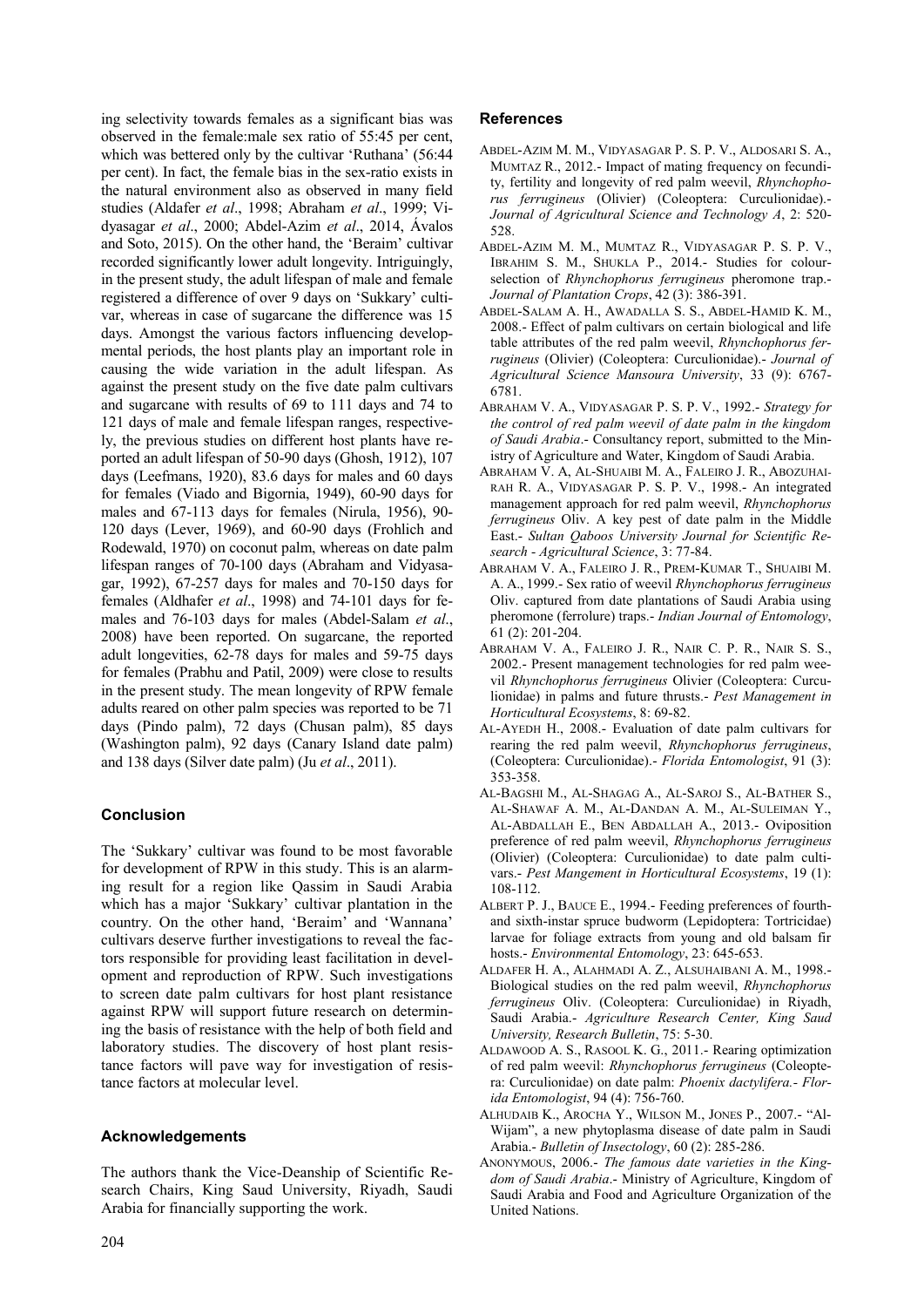- ANONYMOUS, 2013.- *Save Algarve palms*.- [online] URL: http://www.savealgarvepalms.com/en/weevil-facts/host-palmtrees/ (accessed January 11, 2015).
- ÁVALOS J. A., SOTO A., 2015.- Study of chromatic attraction of the red palm weevil, *Rhynchophorus ferrugineus* using bucket traps.- *Bulletin of Insectology*, 68 (1): 83-90.
- AWMACK C. S., LEATHER S. R., 2002.- Host plant quality and fecundity in herbivorous insects.- *Annual Review of Entomology*, 47: 817-844.
- AZAM K. M., RAZVI S. A., AL-MAHMULI I., 2000.- Management of red date palm weevil, *Rhynchophorus ferrugineus* Olivier on date palm by prophylactic measures, pp. 26-34. In: *Proceedings of first workshop on control of date palm red weevil*. Ministry of Higher Education, King Faisal University, Date Palm Research Center, Kingdom of Saudi Arabia, 20-22 November 2000.
- BARRANCO P., DE LA PENA J. A., MARTIN M. M., CABELLO T., 2000.- Host rank for *Rhynchophorus ferrugineus* Olivier, 1790 and host diameter. (Coleoptera: Curculionidae).- *Boletin de Sanidad Vegetal Plagas*, 26 (1): 73-78.
- CABI, 2015.- *Rhynchophorus ferrugineus* (red palm weevil). In: *Invasive species compendium*.- CAB International, Wallingford, UK. [online] URL: http://www.cabi.org/isc/datasheet/47472 (accessed January 11, 2015).
- DEMBILIO Ó., JACAS J. A., LLÁCER E., 2009.- Are the palms *Washingtonia filifera* and *Chamaerops humilis* suitable hosts for the red palm weevil, *Rhynchophorus ferrugineus* (Coleoptera: Curculionidae)?- *Journal of Applied Entomology*, 133 (7): 565-567.
- DEMBILIO Ó., TAPIA G. V., TÉLLEZ M. M., JACAS J. A., 2012.- Lower temperature thresholds for oviposition and egg hatching of the red palm weevil, *Rhynchophorus ferrugineus* (Coleoptera: Curculionidae), in a Mediterranean climate.- *Bulletin of Entomological Research*, 102: 97.
- DODDS K. A., CLANCY K. M., LEYVA K. J., GREENBERG D., PRICE P. W., 1996.- Effects of Douglas-fir foliage age class on western spruce budworm oviposition choice and larval performance.- *Great Basin Naturalist*, 56 (2): 135-141.
- EL-EZABY F., 1997.- A biology in-vitro study on the red Indian date palm weevil.- *Arab Journal of Plant Protection*, 15: 84-87.
- EL-MUHANNA O., HANOUNIK S. B., HEGAZY G., SALEM M., 2000.- Biology of the red date palm weevil *Rhynchophorus ferrugineus* Oliv., pp. 85-94. In: *Proceedings of first workshop on control of date palm red weevil*. Ministry of Higher Education, King Faisal University, Date Palm Research Center, Kingdom of Saudi Arabia, 20-22 November 2000.
- EPPO/OEPP, 2008.- Data sheets on quarantine pests. *Rhynchophorus ferrugineus*.- Bulletin OEPP/*EPPO Bulletin*, 38: 55-59.
- ESTEBAN-DURAN N. J. R., YELA J. L., BEITIA-CRESPO F., JIME-NEZ-ALVAREZ A., 1998.- Exotic curculionids susceptible to being introduced into Spain and other countries of the European Union through imported vegetables (Coleoptera: Curculionidae: Rhynchophorinae).- *Boletin de Sanidad Vegetal, Plagas*, 24 (1): 23-40.
- FAGHIH A. A., 1996.- The biology of red palm weevil, *Rhynchophorus ferrugineus* Oliv. (Coleoptera, Curculionidae) in Saravan region (Sistan province, Iran).- *Applied Entomology and Phytopathology*, 63: 16-86.
- FALEIRO J. R., RANGNEKAR P. A., 2001.- Ovipositional preference of red palm weevil, *Rhynchophorus ferrugineus* Oliv. to coconut cultivars.- *Indian Coconut Journal*, 32: 22-23.
- FALEIRO J. R., EL-SHAFIE H. A. F., AJLAN A. M., SALLAM A. A., 2014.- Screening date palm cultivars for resistance to red palm weevil, *Rhynchophorus ferrugineus* (Coleoptera: Curculionidae).- *Florida Entomologist*, 97 (4): 1529-1536.
- FAO, 2013.- *FAOSTAT*.- [online] URL: http://faostat.fao.org/ (accessed January 10, 2015).
- FARAZMAND H., 2002.- Investigation on the reasons of food preference of red palm weevil, *Rhynchophorus ferrugineus* Oliv., *Applied Entomology and Phytopathology*, 70: 11-12.
- FARAZMAND H., RASSOULIAN G. R., BAYAT-ASSADI H., 2000.- Comparative notes on growth and development of red palm weevil, *Rhynchophorus ferrugineus* Oliv. (Col.: Curculionidae), on date palm varieties in Saravan region.- *Journal of Entomological Society of Iran*, 19 (1/2): 1-14.
- FROHLICH G., RODEWALD J. W., 1970.- *Pests and diseases of tropical crops and their control*.- Oxford, New York, USA.
- GHOSH C. C., 1912.- Life histories of Indian insects III, the rhinoceros beetle (*Oryctes rhinoceros*) and the red palm weevil (*Rhynchophorus ferrugineus*).- *Memories of the Department of Agriculture, in India (Entomology Series)*, 10: 205-217.
- GIBLIN-DAVIS R. M., FALEIRO J. R., JACAS J. A., PEÑA J. E., VIDYASAGAR P. S. P. V., 2013.- Coleoptera: biology and management of the red palm weevil, *Rhynchophorus ferrugineus*, pp. 1-34: In: Potential invasive pests of agricultural crop species (PEÑA J. E., Ed.).- CABI, Wallingford, UK.
- GOMEZ S., FERRY M., 1998.- The red palm weevil in the Mediterranean area.- *Palms*, 46 (4): 172-178.
- GUNAWARDENA N. E., BANDARAGE U. K., 1995.- 4-Methyl-5- Nonanol (Ferrugineol) as an aggregation pheromone of the coconut pest, *Rhynchophorus ferrugineus* F. (Coleoptera: Curculionidae): Synthesis and use in a preliminary field assay.- *Journal of National Science Council of Sri Lanka*, 23 (2): 71-79.
- HOPKINS R. J., EKBOM B., 1999.- The pollen beetle *Meligethes aeneus* changes egg production rate to match host quality.- *Oecologia*, 120: 274-278.
- HURST H. A., 2012.- Dates: the fruit of Islam and Arabia.- *Saudi Gazette, Kingdom*, November 7, 2012. [online] URL: http://www.saudigazette.com.sa/ (accessed on January 8, 2015).
- JU R.-T., WANG F., WAN F.-H., LI B.- 2011.- Effect of host plants on development and reproduction of *Rhynchophorus ferrugineus* (Olivier) (Coleoptera: Curculionidae).- *Journal of Pest Science*, 84: 33-39.
- KALSHOVEN L. G. E., 1981.- *Pests of crops in Indonesia*.- Ichtiar Baru Van Houve, Jakarta, Indonesia.
- KRANZ J. H., SCHMUTTERER H., KOC W., 1982.- *Enfermedades, plagas y malezas de los cultivos subtropicales*.- Verlag Paul Parey, Berlin, Germany.
- LEATHER S. R., 1990.- Life history traits of insect herbivores in relation to host quality, pp. 175-207. In: *Insect-plant interactions* (BERNAYS E. A., Ed.), Vol. 5.- CRC Press, Boca Raton USA.
- LEEFMANS S., 1920.- De Palmsnuitkever (*Rhynchophorus ferrugineus* Olivier).- *Mededelingen van het Instituut voor Plantenziekten*, 43: 1-90.
- LEVER R. J. W., 1969.- *Pests of the coconut palm*.- FAO, Rome, Italy.
- LI L., QIN W. Q., MA Z. L., YAN W., HUANG S. C., PENG Z. Q., 2010.- Effect of temperature on the population growth of *Rhynchophorus ferrugineus* (Coleoptera: Curculionidae) on Sugarcane.- *Environmental Entomology*, 39: 999-1003.
- MARTÍN M. M., CABELLO T., 2005.- *Biología y ecología del curculiónido rojo de la palmera,* Rhynchophorus ferrugineus *(Olivier, 1970) (Colepoptera: Dryophthoridae)*.- Universidad de Almería, Almería, Spain.
- MURPHY S., BRISCOE B., 1999.- The red palm weevil as an alien invasive: biology and prospects for biological control as component of IPM.- *Biocontrol News and Information*, 20: 35-46.
- NIRULA K. K., 1956.- Investigations on the pests of coconut palm, Part-IV. *Rhynchophorus ferrugineus* F.- *Indian Coconut Journal*, 9: 229-247.
- OHGUSHI T., 1995.- Adaptive behavior produces stability in herbivorous lady beetle populations, pp. 303-319. In: *Population dynamics: new approaches and synthesis* (CAPPUCCINO N., PRICE P. W., Eds).- Academic Press, San Diego, USA.